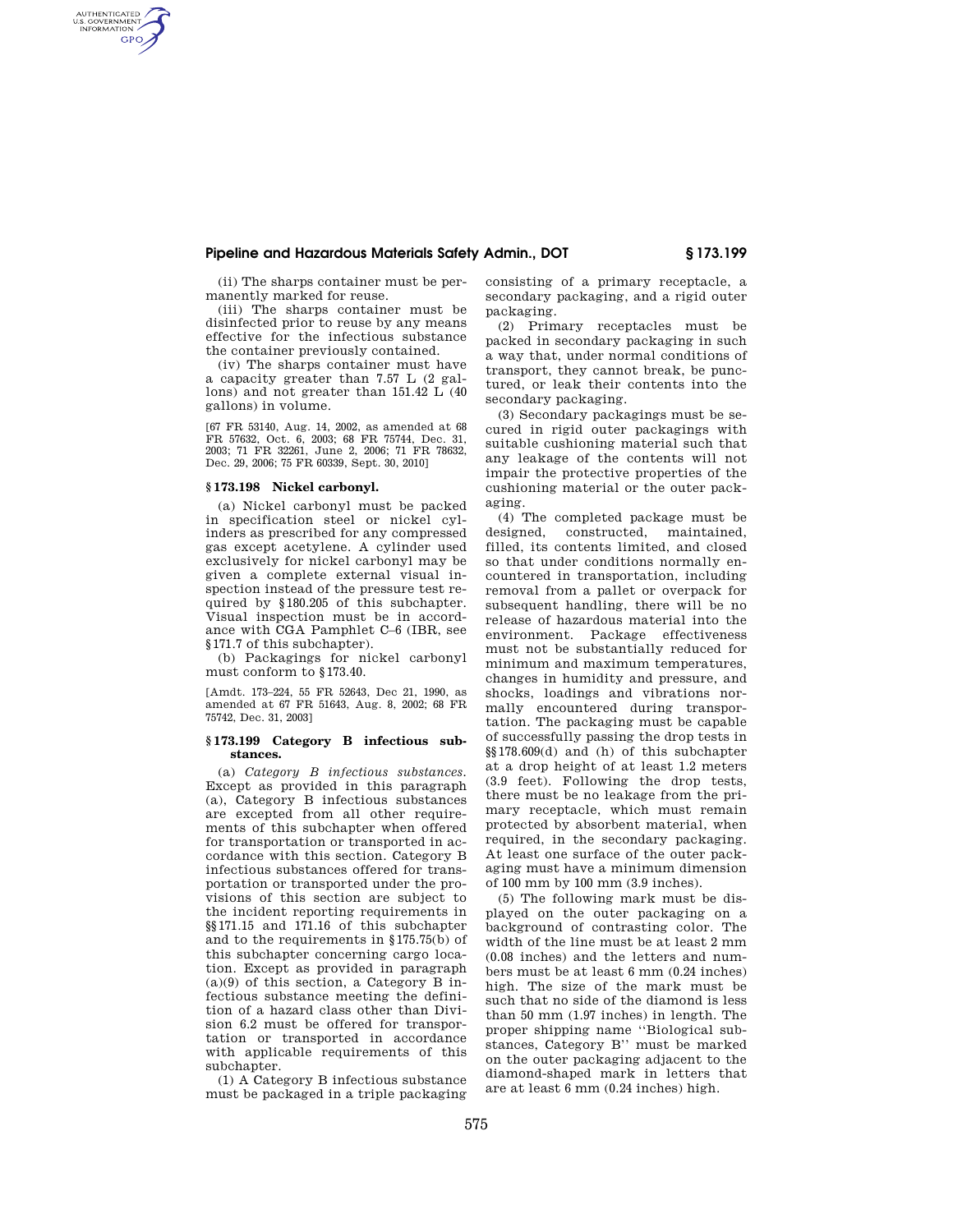

(6) When packages are placed in an overpack, the package markings required by this section must be either clearly visible or reproduced on the outside of the overpack.

(7) The name and telephone number of a person who is either knowledgeable about the material being shipped and has comprehensive emergency response and incident mitigation information for the material, or has immediate access to a person who possesses such knowledge and information, must be included on a written document (such as an air waybill or bill of lading) or on the outer packaging.

(8) For transportation by aircraft, each package, overpack, pallet, or unit load device containing a Category B infectious substance must be inspected for leakage when it is unloaded from the aircraft. If evidence of leakage is found, the cargo compartment in which the package, overpack, pallet, or unit load device was transported must be disinfected. Disinfection may be by any means that will make the material released ineffective at transmitting disease.

(9) A packaging containing inner packagings of Category B infectious substances may not contain other hazardous materials except—

(i) Refrigerants, such as dry ice or liquid nitrogen, as authorized under paragraph (d) of this section;

(ii) Anticoagulants used to stabilize blood or plasma; or

(iii) Small quantities of Class 3, Class 8, Class 9, or other materials in Packing Groups II and III used to stabilize

# **§ 173.199 49 CFR Ch. I (10–1–11 Edition)**

or prevent degradation of the sample, provided the quantity of such materials does not exceed 30 mL (1 ounce) or 30 g (1 ounce) in each inner packaging. Such preservatives are not subject to the requirements of this subchapter.

(10) Clear instructions on filling and closing a packaging used to transport a Category B infectious substance must be provided by the packaging manufacturer and subsequent distributors to the consignor or person who prepares the package to enable the package to be correctly prepared for transport. A copy or electronic image of these instructions must be retained by the manufacturer and subsequent distributors for at least one year from the date of issuance, and made available for inspection by a Federal or state government representative upon request. Packagings must be filled and closed in accordance with the information provided by the packaging manufacturer or subsequent distributor.

(b) *Liquid Category B infectious substances.* Liquid Category B infectious substances must be packaged in conformance with the following provisions:

(1) The primary receptacle must be leakproof.

(2) Absorbent material must be placed between the primary receptacle and secondary packaging. If several fragile primary receptacles are placed in a single secondary packaging, they must be either individually wrapped or separated to prevent contact between them. The absorbent material must be of sufficient quantity to absorb the entire contents of the primary receptacles and not compromise the integrity of the cushioning material or the outer packaging.

(3) The secondary packaging must be leakproof.

(4) For shipments by aircraft, the primary receptacle or the secondary packaging must be capable of withstanding without leakage an internal pressure producing a pressure differential of not less than 95 kPa (0.95 bar, 14 psi).

(5) For shipments by aircraft, the maximum quantity contained in each primary receptacle, including any material used to stabilize or prevent degradation of the sample, may not exceed 1 L (34 ounces), and the maximum